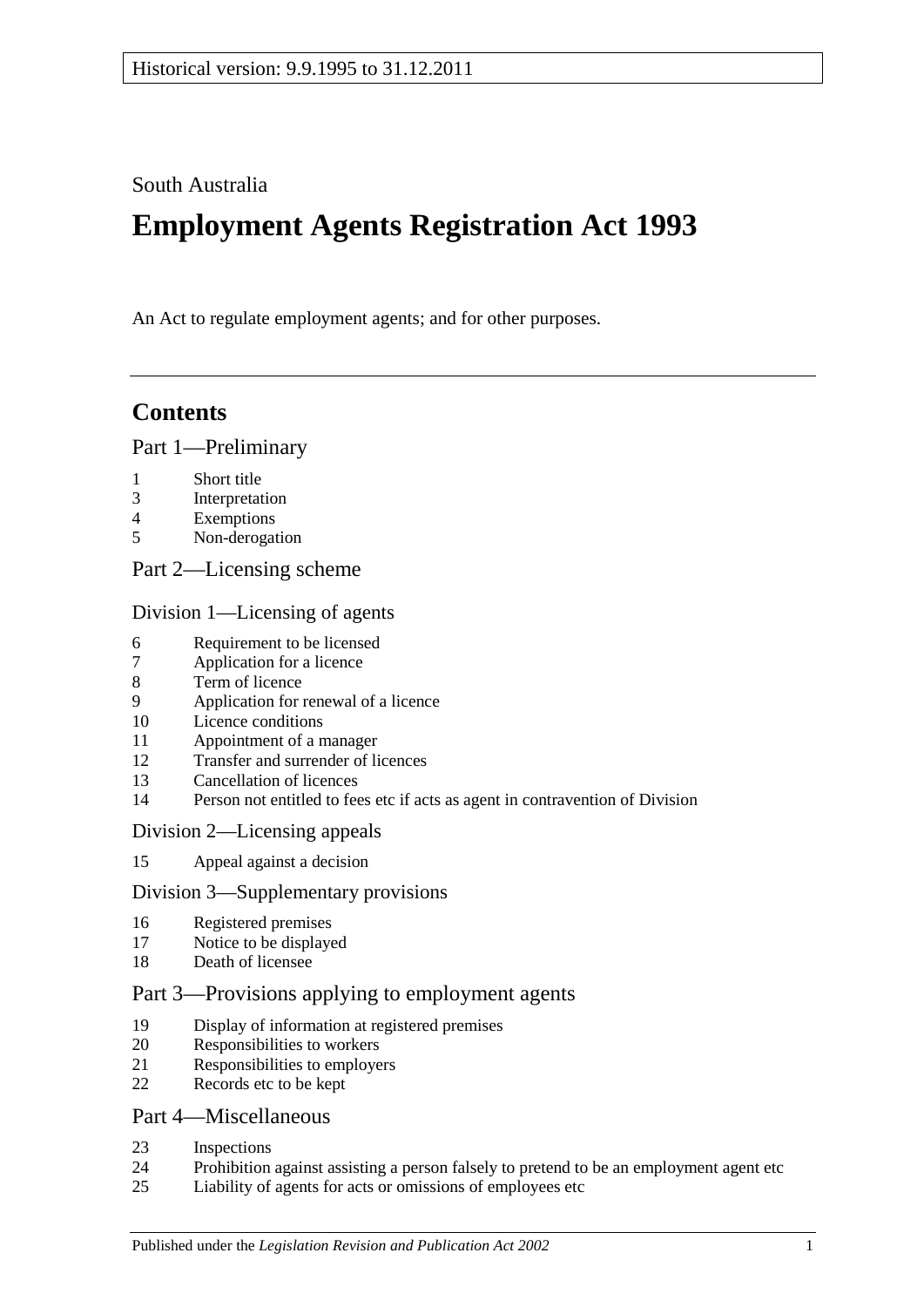- 26 [False or misleading information](#page-13-0)<br>27 Offences by bodies corporate
- 27 [Offences by bodies corporate](#page-13-1)<br>28 Commencement of prosecution
- [Commencement of prosecutions](#page-13-2)
- 29 [Delegation by Director](#page-13-3)
- 30 [Regulations](#page-13-4)
- 31 [Transitional provisions](#page-14-0)

[Legislative history](#page-15-0)

[Appendix—Divisional penalties and expiation fees](#page-15-1)

#### <span id="page-1-0"></span>**The Parliament of South Australia enacts as follows:**

## **Part 1—Preliminary**

#### <span id="page-1-1"></span>**1—Short title**

This Act may be cited as the *Employment Agents Registration Act 1993*.

#### <span id="page-1-2"></span>**3—Interpretation**

In this Act, unless the contrary intention appears—

#### *the Director* means—

- (a) the person for the time being holding, or acting in, the office of the Chief Executive Officer of the Department of the Minister to whom the administration of this Act is committed; or
- (b) any other person directed by the Minister to exercise the powers of the Director under this Act;

*employer* means a person by whom a worker is employed under an employment contract, or for whom work is done by a worker under an employment contract;

*employment* means work done under an employment contract;

*employment agent* means a person who, for monetary or other consideration, carries on the business of—

- (a) procuring workers for persons who desire to employ or engage others in any kind of work; or
- (b) procuring employment for persons who desire to be employed or engaged by others in any kind of work,

but does not include—

- (c) a charitable or benevolent organisation which carries on any such activity on a non-profit basis; or
- (d) an organisation or association of a class excluded from this definition by the regulations;

*employment contract* means—

(a) a contract of service under which one person (the worker) is employed by another (the employer); or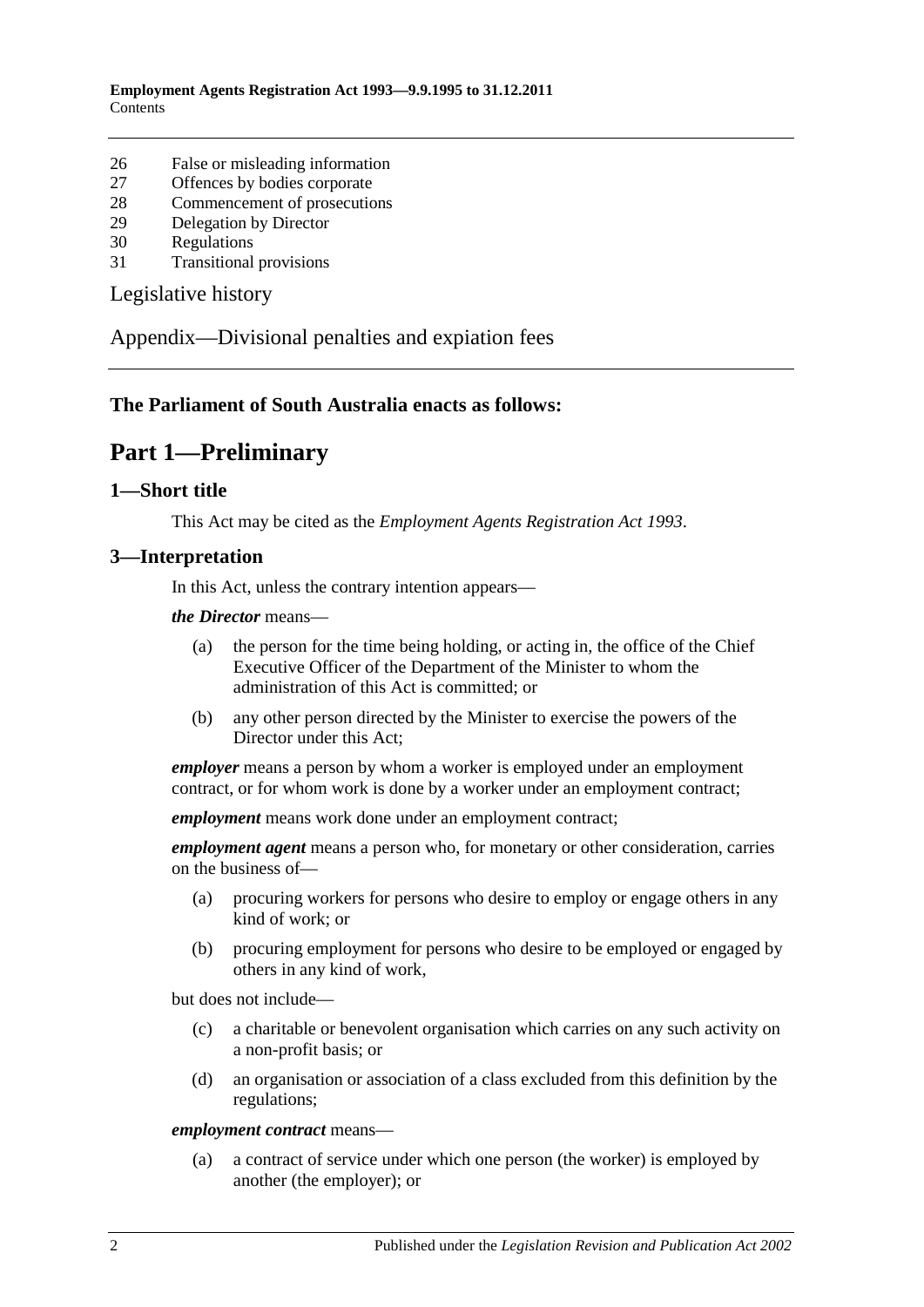- (b) a contract, arrangement or understanding (not being a contract of service) under which one person (the worker) is engaged by another (the employer) to perform remunerated work for the employer, other than where—
	- (i) the work is ancillary to—
		- (A) the supply of goods by the person performing the work; or
		- (B) the use of goods that are the property of the person performing the work; or
		- (C) the conveyance of goods by means of a vehicle provided by a person other than the employer; or
	- (ii) the contract, arrangement or understanding is of a class excluded from this definition by the regulations;

*fee* includes any remuneration, commission or other consideration;

*inspector* means an inspector appointed under the *[Industrial Relations Act \(S.A.\)](http://www.legislation.sa.gov.au/index.aspx?action=legref&type=act&legtitle=Industrial%20Relations%20Act%20(S.A.)%201972) 1972*;

*licence* means a licence under this Act;

*manager* means a person nominated under this Act to be the manager of a business carried on by an employment agent;

*registered premises* means premises under [section](#page-8-1) 16;

*worker* means a natural person by whom work is performed under an employment contract.

#### **Note—**

For definition of divisional penalties (and divisional expiation fees) see Appendix.

#### <span id="page-2-2"></span><span id="page-2-0"></span>**4—Exemptions**

- (1) The Minister may, by notice in the Gazette, confer exemptions from specified provisions of this Act—
	- (a) on specified persons or persons of a specified class; or
	- (b) in relation to specified premises or premises of a specified class.
- <span id="page-2-3"></span>(2) An exemption under [subsection](#page-2-2) (1) may be granted by the Minister on such conditions as the Minister thinks fit.
- (3) The Minister may, at any time, by further notice in the Gazette—
	- (a) vary or revoke an exemption under [subsection](#page-2-2) (1);
	- (b) vary or revoke a condition under [subsection](#page-2-3) (2).
- (4) A person who contravenes or fails to comply with a condition of an exemption is guilty of an offence. Penalty: Division 5 fine.

#### <span id="page-2-1"></span>**5—Non-derogation**

(1) The provisions of this Act are in addition to and do not derogate from the provisions of any other Act.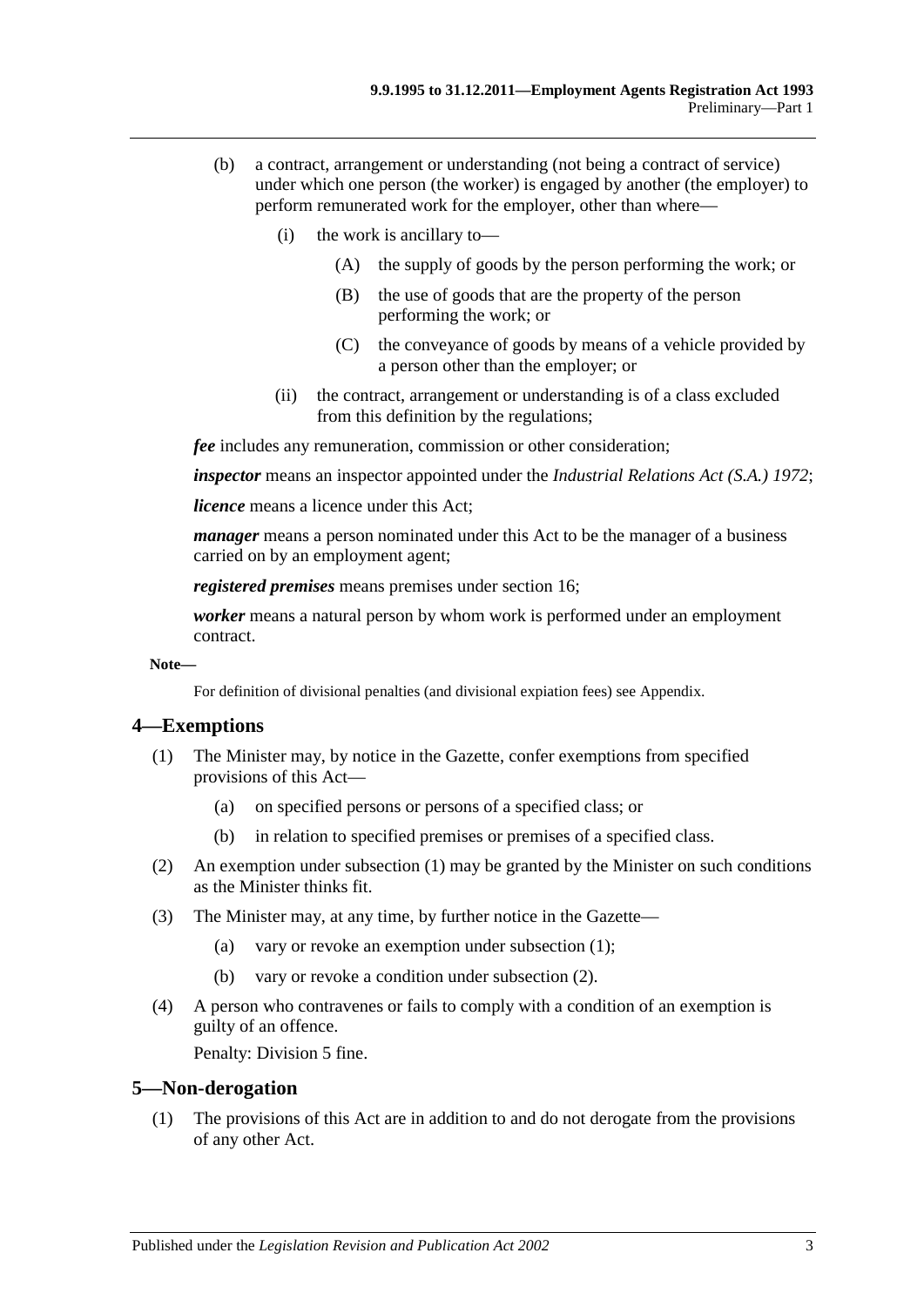(2) Except as expressly provided, this Act will not be taken to limit or derogate from any civil remedy at law or in equity.

## <span id="page-3-0"></span>**Part 2—Licensing scheme**

## <span id="page-3-1"></span>**Division 1—Licensing of agents**

### <span id="page-3-2"></span>**6—Requirement to be licensed**

A person must not—

- (a) carry on business as an employment agent; or
- (b) hold himself or herself out as an employment agent,

unless that person holds a licence under this Division.

Penalty: Division 5 fine.

## <span id="page-3-3"></span>**7—Application for a licence**

- (1) An application for a licence must—
	- (a) be made to the Director; and
	- (b) be in writing in a form approved by the Minister; and
	- (c) be accompanied by at least two character references—
		- (i) which are supplied by persons who are not disqualified under the regulations; and
		- (ii) which comply with the requirements prescribed by the regulations; and
	- (d) be accompanied by the prescribed fee.
- <span id="page-3-6"></span>(2) An applicant for a licence must furnish the Director with such further information (verified, if the Director so requires, by statutory declaration) as the Director may require.
- (3) Where an applicant is a body corporate, the applicant must furnish the Director with the name of a natural person who is a resident of the State and is to act as the manager of the business that is to be conducted in pursuance of the licence, and with such other information relating to that person as the regulations may require.
- <span id="page-3-4"></span>(4) An applicant for a licence must cause the application to be advertised in the prescribed manner.
- <span id="page-3-5"></span>(5) Any person may, within 10 days from the date on which an application is advertised pursuant to [subsection](#page-3-4) (4), lodge with the Director a written objection to the application setting out the grounds of objection (which grounds must be relevant to the matters set out in [subsection](#page-4-0) (11)).
- <span id="page-3-7"></span>(6) The Director may, on the application of an interested person, in his or her absolute discretion and subject to such conditions as the Director thinks fit, extend the period for lodging objections.
- (7) Where—
	- (a) an objection is lodged under [subsection](#page-3-5) (5); or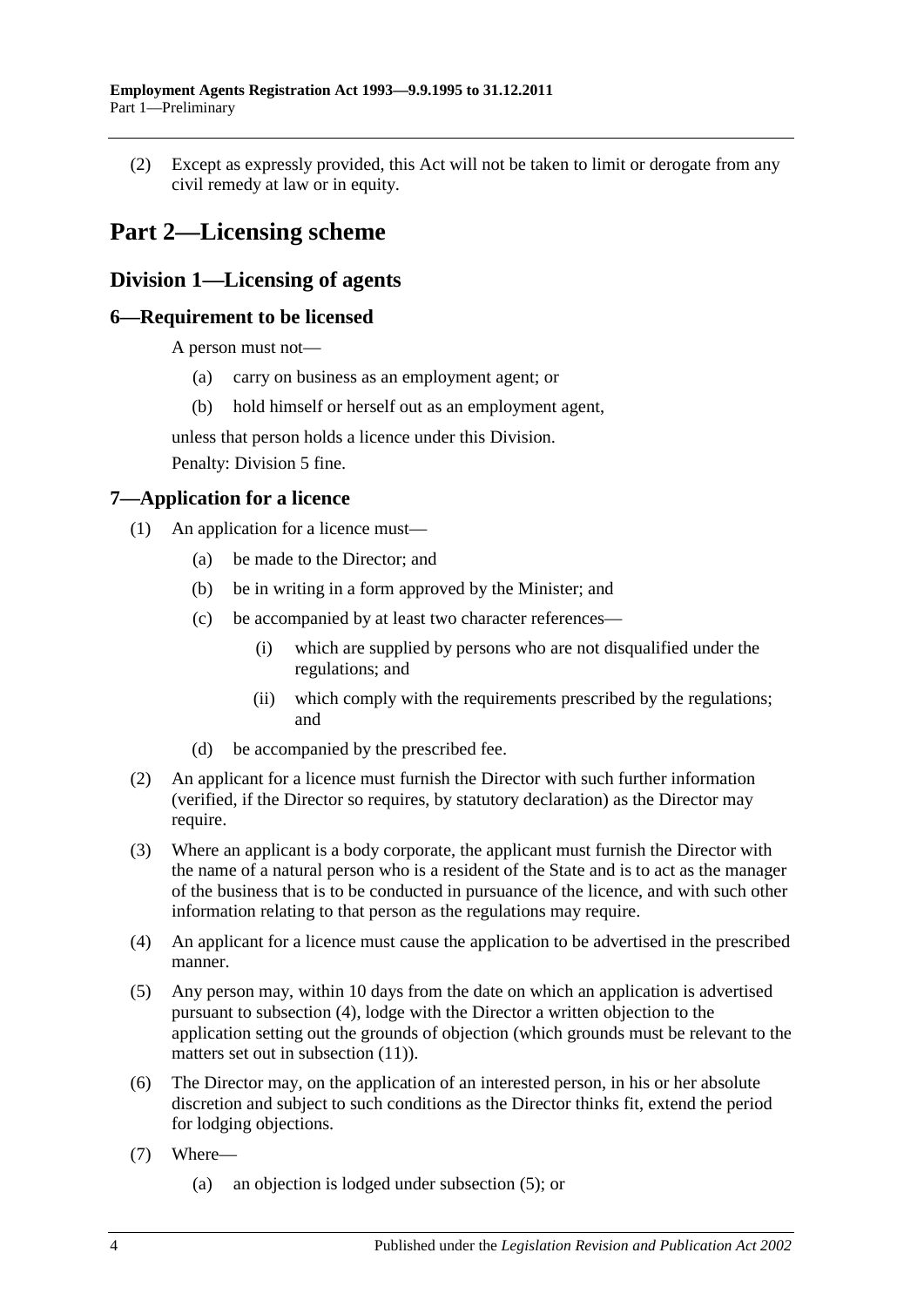(b) the Director does not propose to grant an application on the basis of documentary material alone,

the Director will conduct a hearing of the application after giving the applicant and any objector at least seven days notice of the date of the hearing.

- (8) The regulations may specify the time within which the Director should decide an application for a licence (subject to the qualification that that time will be extended by such time as the applicant may take to furnish any information under [subsection](#page-3-6) (2) and by such time (if any) as may be allowed on an extension of the period referred to in [subsection](#page-3-7) (6)).
- <span id="page-4-1"></span>(9) If the Director does not decide an application within the prescribed time, the applicant may, by notice in writing served on the Director, require the Director to determine the application within a period (being a period of not less than one month) specified by the applicant in the notice.
- (10) The Director is taken to have refused an application that is not decided within the period specified under [subsection](#page-4-1) (9).
- <span id="page-4-0"></span>(11) The Director must, subject to this Act, grant a licence to an applicant if satisfied—
	- $(a)$  that—
		- (i) in the case of an applicant who is a natural person—
			- (A) the applicant is a fit and proper person to hold a licence; and
			- (B) the applicant, or a person employed by the applicant to act as the manager of the business that is to be conducted in pursuance of the licence, has sufficient knowledge and experience for the purpose of properly operating or managing the business of an employment agent;
		- (ii) in the case of an applicant which is a body corporate—
			- (A) every person who is, in the opinion of the Director, in a position to control or influence substantially the affairs of the body corporate is a fit and proper person to exercise such control or influence in respect of a body corporate that is the holder of a licence; and
			- (B) the person nominated by the applicant to act as the manager of the business that is to be conducted in pursuance of the licence has sufficient knowledge and experience for the purpose of properly managing the business of an employment agent; and
	- (b) that the applicant has made suitable arrangements to fulfil the obligations that may arise under this Act.
- (12) Where the Director grants a licence, the licence does not come into force until the prescribed licence fee is paid.
- (13) Where the Director refuses an application for a licence, the Director must notify the applicant in writing of—
	- (a) the refusal; and
	- (b) the reasons for the refusal; and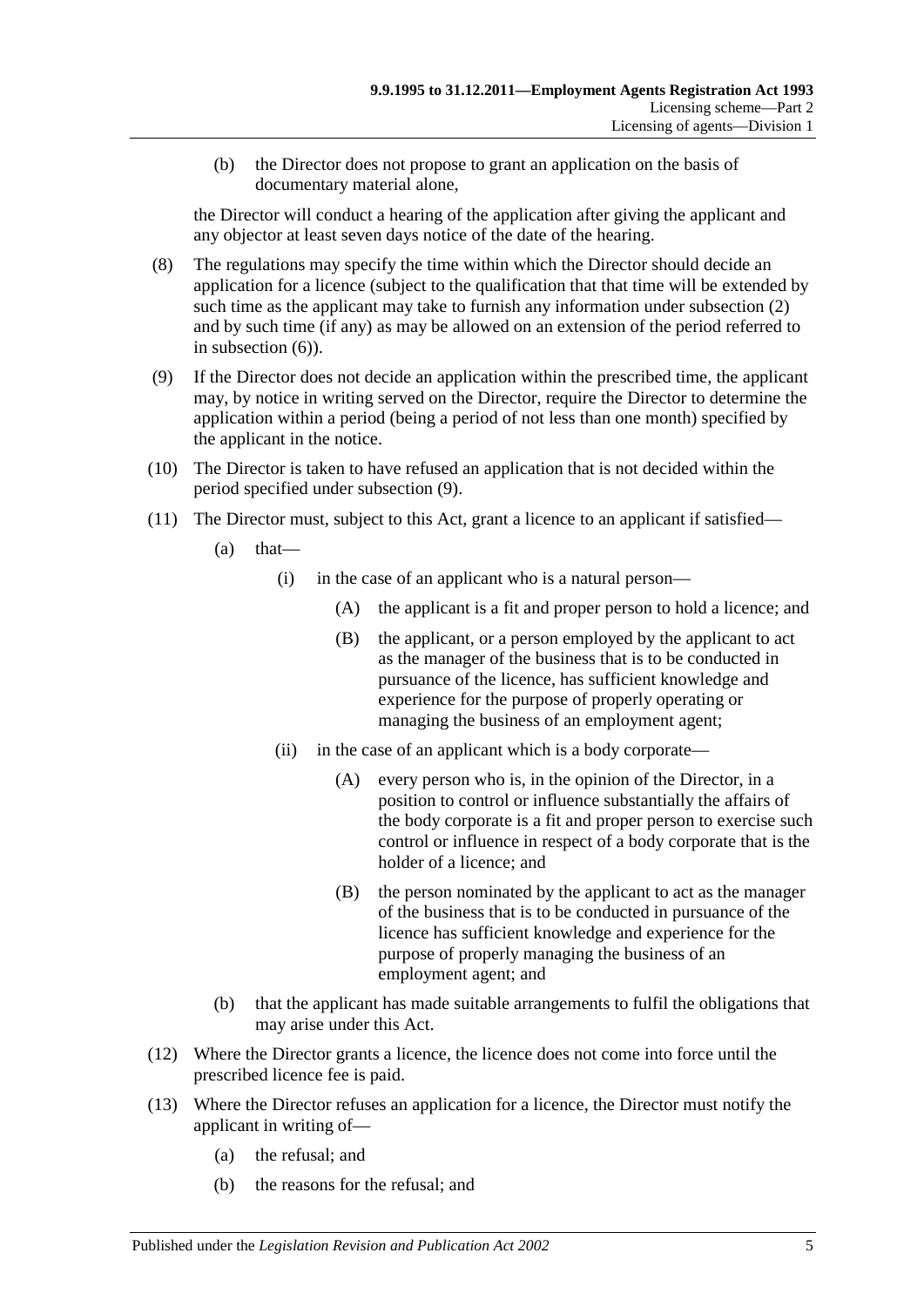(c) any appeal rights that the applicant may have under this Act.

## <span id="page-5-0"></span>**8—Term of licence**

Subject to this Act, a licence remains in force for such period (not exceeding two years) as is stated in the licence.

## <span id="page-5-1"></span>**9—Application for renewal of a licence**

- (1) An application for the renewal of a licence must—
	- (a) be made to the Director; and
	- (b) be in writing in a form approved by the Minister; and
	- (c) be accompanied by the prescribed fee.
- (2) An application for renewal must be made not less than the prescribed number of days before the date of expiry of the licence.
- (3) The Director may, in the Director's discretion, determine a late application for renewal provided that the applicant pays the prescribed late application fee.
- (4) The Director must, by notice in writing served on the applicant, give a decision on an application for the renewal of a licence before the date of expiry of the licence and, in the case of a decision refusing an application, state in the notice—
	- (a) the reasons for the refusal; and
	- (b) any appeal rights that the applicant may have under this Act.
- (5) The Director may refuse to renew a licence on any ground on which a licence may be cancelled (see [section](#page-6-2) 13).

### <span id="page-5-2"></span>**10—Licence conditions**

- (1) A licence is subject to—
	- (a) any condition prescribed by the regulations; and
	- (b) any condition imposed by the Director.
- (2) The Director may impose licence conditions with respect to such matters as are contemplated by this Act or as the Director considers necessary or expedient for the purposes of this Act.
- (3) Conditions of a licence imposed by the Director—
	- $(a)$
- (i) if imposed at the time of grant or renewal of the licence—must be included in the licence itself; or
- (ii) if imposed during the currency of the licence—must be imposed by notice in writing served on the holder of the licence; and
- (b) may be varied or revoked at any time by notice in writing served on the holder of the licence.
- (4) The holder of a licence who contravenes, or fails to comply with, a condition to the licence is guilty of an offence.

Penalty: Division 6 fine.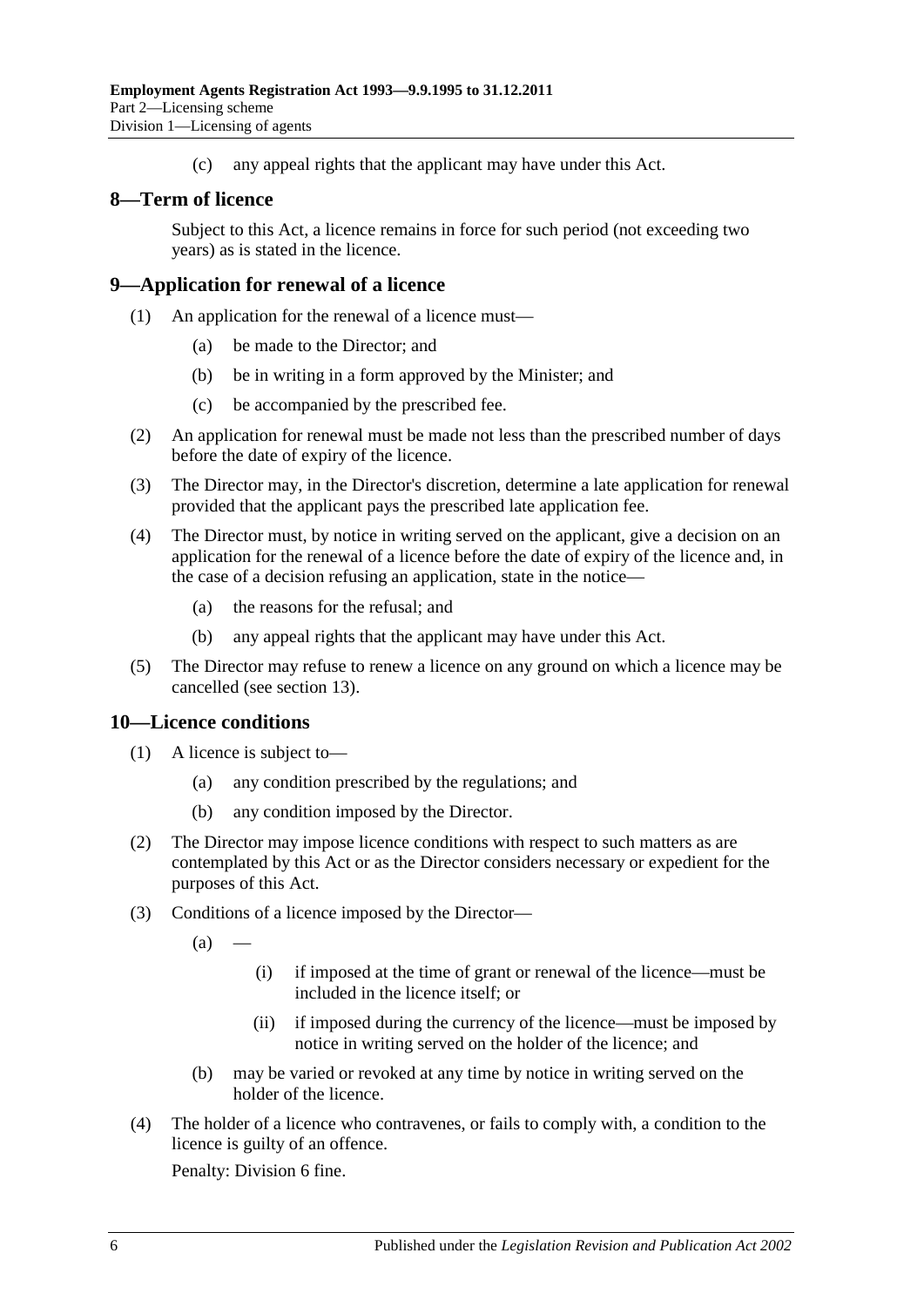## <span id="page-6-3"></span><span id="page-6-0"></span>**11—Appointment of a manager**

- (1) Where—
	- (a) the holder of a licence is not directly involved in the management of the relevant business; or
	- (b) the holder of a licence is a body corporate,

the business conducted in pursuance of the licence must be managed under the personal supervision of a natural person who is a resident of the State and is approved by the Director in accordance with this Act.

(2) If a business is not managed as required by [subsection](#page-6-3) (1) for a period exceeding 14 days, or such longer period as may be allowed by the Director, the holder of the licence is guilty of an offence.

Penalty: Division 6 fine.

## <span id="page-6-1"></span>**12—Transfer and surrender of licences**

- (1) An application may be made to the Director for the transfer of a licence.
- (2) An application for the transfer of a licence must—
	- (a) be in such manner and form as is determined by the Minister for the purposes of this section; and
	- (b) be accompanied by the prescribed fee.
- (3) An applicant must furnish the Director with such further information (verified, if the Director so requires, by statutory declaration) as the Director may require.
- (4) The Director must, on due application under this section and payment of the prescribed fee, transfer the licence to the proposed transferee if the Director is satisfied that the proposed transferee would be a suitable person to be granted a licence under this Division.
- (5) The holder of a licence may, at any time, surrender the licence, and the licence then ceases to be of force or effect.

### <span id="page-6-2"></span>**13—Cancellation of licences**

- (1) The Director may cancel a licence if satisfied, on reasonable grounds—
	- (a) that the licence has been obtained improperly; or
	- (b) that the holder of the licence has contravened, or failed to comply with, a condition of the licence; or
	- (c) that the holder of the licence has contravened, or failed to comply with, a provision of this Act; or
	- (d) that the holder of the licence is no longer a fit and proper person to hold a licence or, in the case of a body corporate, that a person who has gained or is in a position to control or influence substantially the affairs of the body corporate is not or has ceased to be a fit and proper person to exercise such control or influence in respect of a body corporate that is the holder of a licence.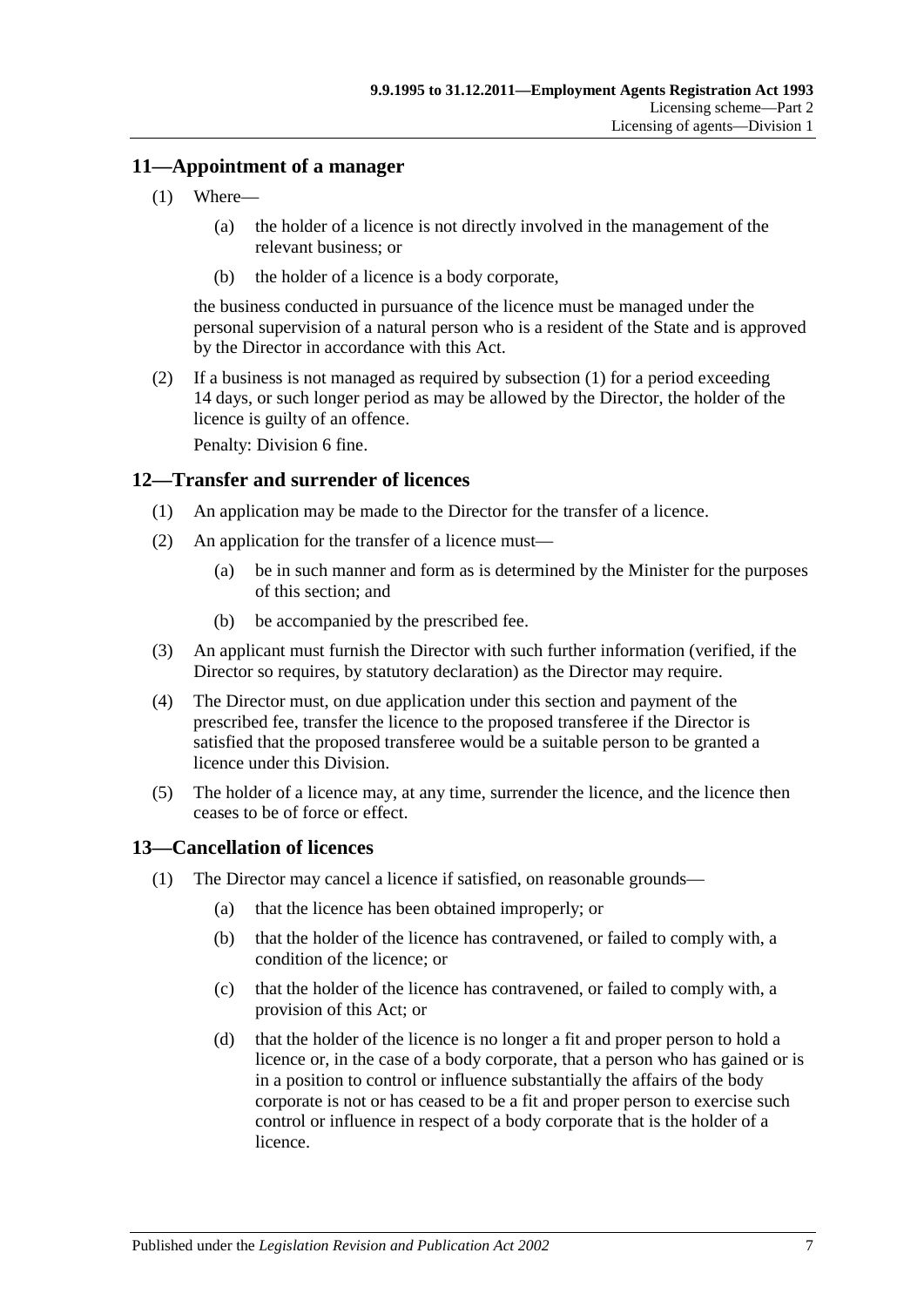- (2) Before the Director acts under this section, the Director must—
	- (a) notify the holder of the licence in writing of the proposed cancellation of the licence; and
	- (b) allow the holder of the licence at least 28 days within which to make submissions in relation to that proposed action.

#### <span id="page-7-0"></span>**14—Person not entitled to fees etc if acts as agent in contravention of Division**

Where a person acts as an employment agent in contravention of a provision of this Division—

- (a) the person is not entitled to recover any fee for so acting; and
- (b) if the person has received any fee for so acting, a court convicting the person of an offence in respect of the contravention may, on the application of the prosecutor, order the person to repay the amount or value of the fee.

## <span id="page-7-1"></span>**Division 2—Licensing appeals**

#### <span id="page-7-2"></span>**15—Appeal against a decision**

- (1) A right of appeal to the Magistrates Court lies against any decision of the Director under [Division 1.](#page-3-1)
- (2) An appeal must be commenced within 28 days after the appellant receives notice of the decision appealed against unless the Magistrates Court, in its discretion, allows an extension of time.
- (3) The Magistrates Court may, on the hearing of the appeal, do one or more of the following, according to the nature of the case:
	- (a) affirm, vary or quash the decision appealed against or substitute, or make in addition, any decision that the Court thinks fit;
	- (b) remit the subject matter of the appeal to the Director for further consideration;
	- (c) make any further or other order as to any other matter that the case requires.
- <span id="page-7-3"></span>(4) Where the Director or the Magistrates Court is satisfied that an appeal against a decision of the Director has been commenced or is intended, the Director or the Court may suspend the operation of the decision until the determination of the appeal.
- <span id="page-7-4"></span>(5) Without derogating from the operation of [subsection](#page-7-3) (4), if an appeal relates to a decision of the Director—
	- (a) to refuse to renew a licence; or
	- (b) to refuse to transfer a licence; or
	- (c) to cancel a licence,

the Director or the Magistrates Court may order that the licence remain in force until the determination of the appeal.

<span id="page-7-5"></span>(6) The Director or the Magistrates Court may, in acting under [subsection](#page-7-3) (4) or [\(5\),](#page-7-4) impose such conditions as the Director or Court thinks fit.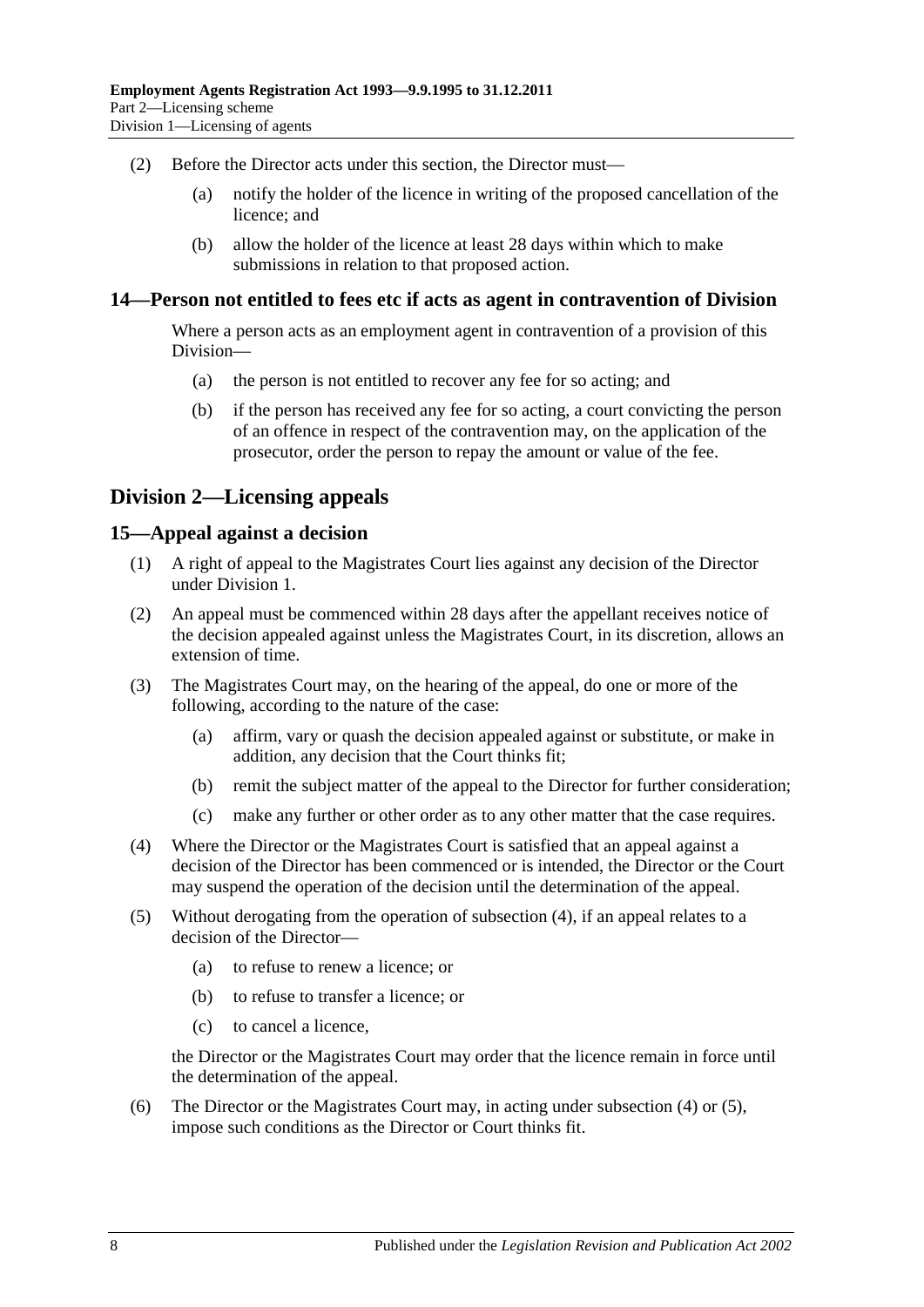- (7) If a person contravenes, or fails to comply with, a condition imposed under [subsection](#page-7-5) (6)—
	- (a) the Director or the Magistrates Court may revoke any suspension to which the condition relates; and
	- (b) the person is guilty of an offence.

Penalty: Division 6 fine.

## <span id="page-8-0"></span>**Division 3—Supplementary provisions**

### <span id="page-8-1"></span>**16—Registered premises**

(1) Subject to this section, the holder of a licence must not carry on business as an employment agent except at premises registered under this section.

Penalty: Division 7 fine.

- (2) An application for registration must be made to the Director in a form approved by the Minister.
- (3) The Director may, on application, permit an employment agent on a day, or over a period, specified by the Director, to carry on business at a place (other than the registered premises of the agent) specified by the Director.
- (4) An employment agent must, within 14 days after ceasing to carry on business at registered premises, notify the Director in writing of that fact.

Penalty: Division 7 fine.

### <span id="page-8-2"></span>**17—Notice to be displayed**

A person carrying on business as an employment agent in pursuance of a licence must maintain in a conspicuous position at any registered premises a notice clearly showing—

- (a) the name of the agent as it appears in the licence or a registered business name in which the agent carries on business as an agent and of which the Director has been given prior notice in writing; and
- (b) if a manager has been appointed, the name of the manager of the business.

Penalty: Division 11 fine.

### <span id="page-8-3"></span>**18—Death of licensee**

Where the holder of a licence dies, the personal representative of the deceased, or some other person approved by the Director, is to be taken to be the holder of the licence (on the same conditions as were applicable to the former holder of the licence) as from the date of death until the expiration of six months from that date or until such later date as may be fixed by the Director.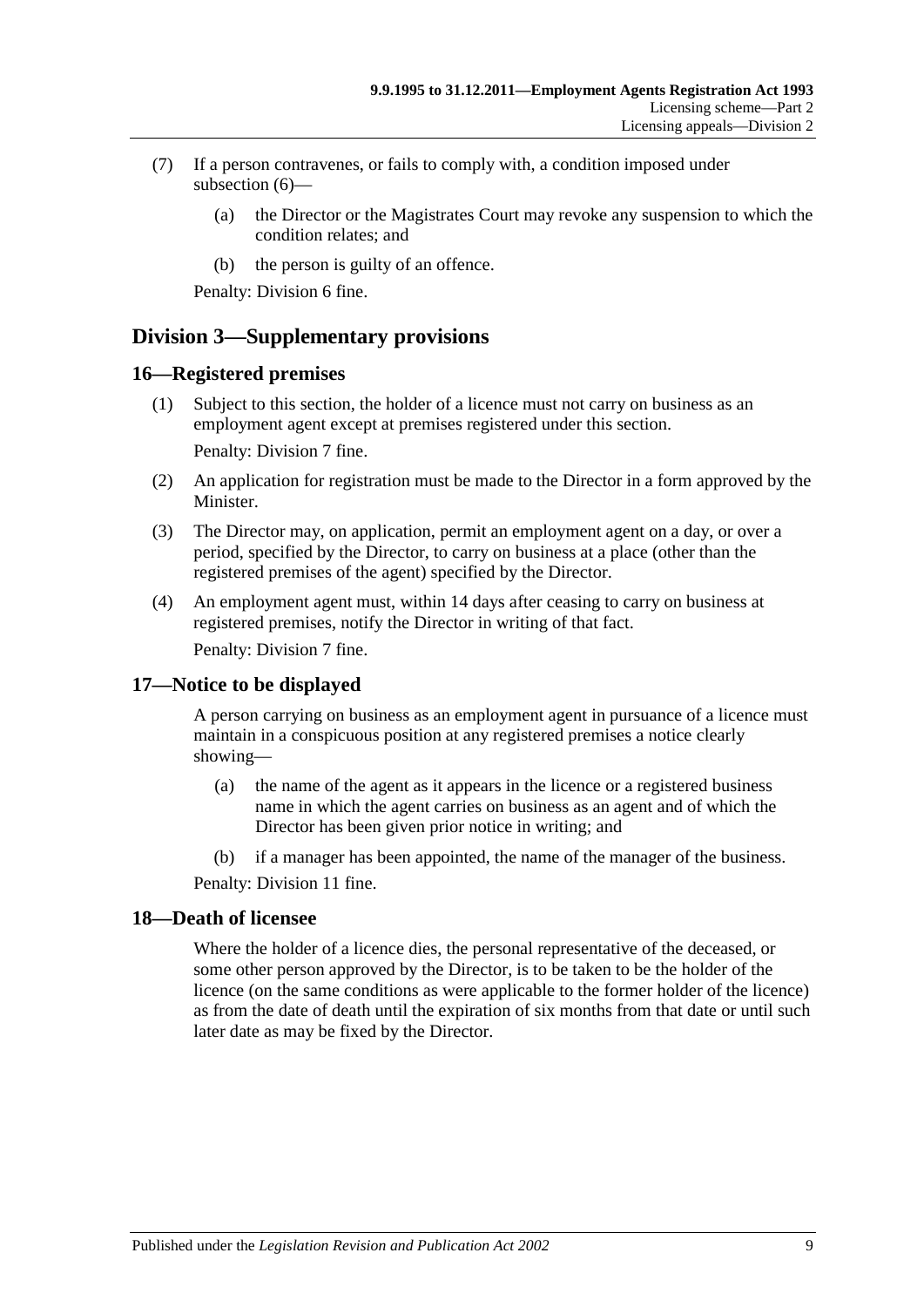## <span id="page-9-0"></span>**Part 3—Provisions applying to employment agents**

### <span id="page-9-1"></span>**19—Display of information at registered premises**

- (1) An employment agent must maintain in a conspicuous place at any registered premises a notice clearly showing the scale of fees for the time being chargeable by the agent in respect of his or her business.
- (2) A copy of the scale of fees, and a copy of any alterations to such a scale, must be lodged with the Director in accordance with the regulations.
- (3) If a preceding provision of this section is not observed, the employment agent is guilty of an offence.

Penalty: Division 6 fine.

#### <span id="page-9-3"></span><span id="page-9-2"></span>**20—Responsibilities to workers**

- (1) Subject to this section, an employment agent must not demand or receive any fee from a person by virtue only of the fact that—
	- (a) the person is listed with the employment agent as a person who is seeking employment; or
	- (b) the employment agent is seeking employment for the person.
- (2) [Subsection](#page-9-3) (1) does not—
	- (a) prevent an employment agent requiring a person to pay a deposit before the employment agent begins to seek employment for the person but, if such a deposit is paid, the deposit must be held by the employment agent until—
		- (i) employment is found for the worker—in which case the deposit can be applied by the employment agent towards any fee payable by the person; or
		- (ii) the person ceases to be listed with the employment agent as a person who is seeking employment—in which case the deposit must be repaid to the person; or
		- (iii) the employment agent and the person agree to the repayment of the deposit; or
	- (b) prevent any payment of a kind authorised by the regulations.
- (3) An employment agent must not—
	- (a) charge a worker a fee which is calculated on a recurring basis;
	- (b) charge a worker a fee if the employment agent hires or engages the worker to work for the employment agent.
- (4) Where an employment agent procures employment for a person, the employment agent must ensure that the person is given (for retention by the person) a statement in the prescribed form containing the following information:
	- (a) the name and business address of the employer; and
	- (b) where the person must first attend for the purposes of the employment; and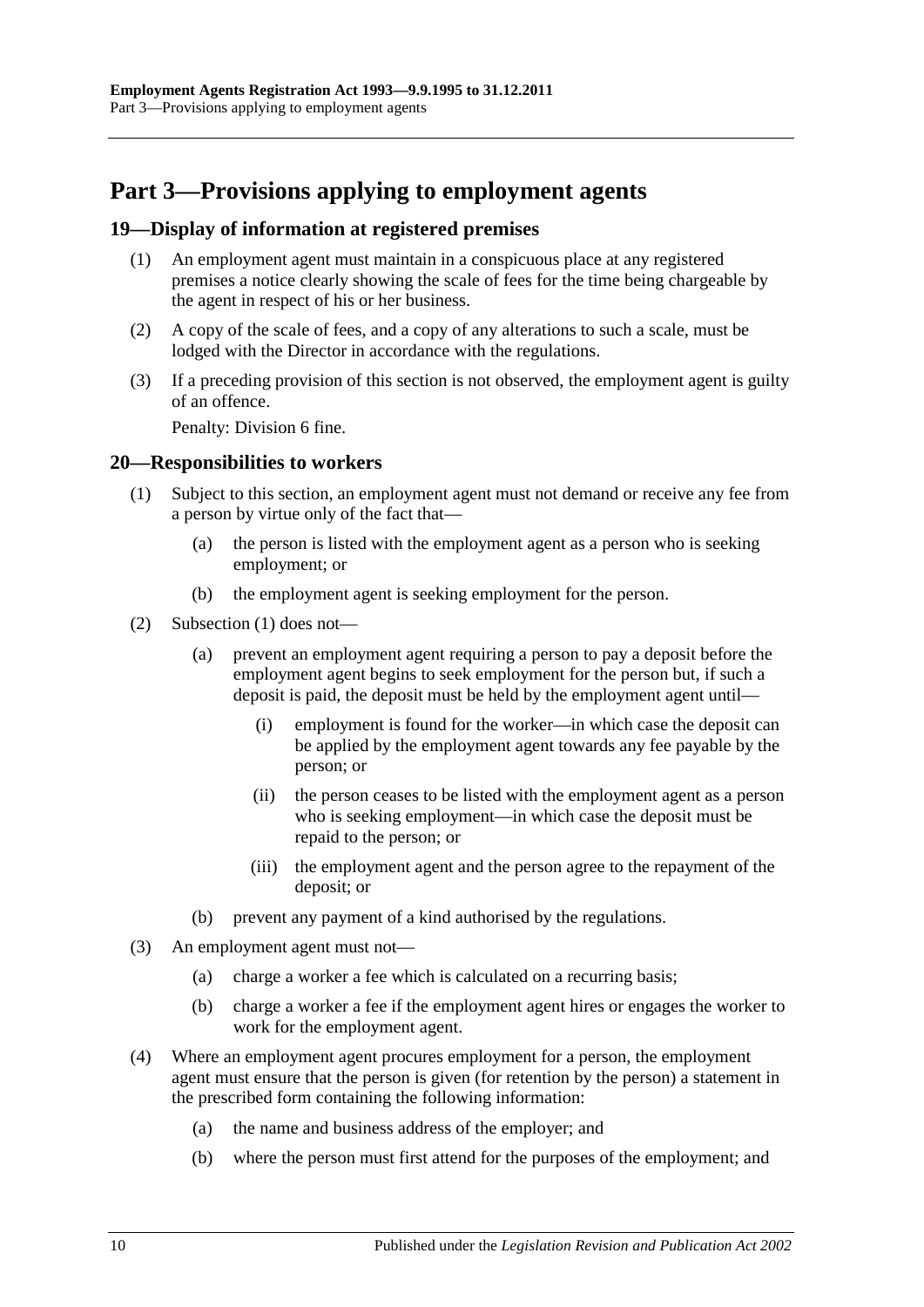- (c) whether the *[Workers Rehabilitation and Compensation Act](http://www.legislation.sa.gov.au/index.aspx?action=legref&type=act&legtitle=Workers%20Rehabilitation%20and%20Compensation%20Act%201986) 1986* will apply in relation to the person and details of any other insurance arrangements that will apply in respect of the employment (including who will be responsible for the payment of any premium); and
- (d) the arrangements (if any) that will apply for the payment of income tax; and
- (e) the name of any award that applies in relation to the employment; and
- (f) details of any occupational superannuation to which the person will be entitled; and
- (g) details of any entitlements to paid leave that will accrue during the employment; and
- (h) details of any expenses (or kinds of expenses) which will be reimbursed or otherwise paid for by the employer.
- (5) If a preceding provision of this section is not observed, the employment agent is guilty of an offence.

Penalty: Division 6 fine.

#### <span id="page-10-1"></span><span id="page-10-0"></span>**21—Responsibilities to employers**

- (1) Subject to this section, an employment agent must not demand or receive any fee from a person in respect of seeking or obtaining another to work for the person unless—
	- (a) the worker (or prospective worker) has made contact with the person about that employment; or
	- (b) the fee is payable pursuant to a written agreement between the person and the employment agent.
- (2) [Subsection](#page-10-1) (1) does not—
	- (a) prevent an employment agent requiring a person to pay a deposit before the employment agent begins the search for a worker but, if such a deposit is paid, the deposit must be held by the employment agent until—
		- (i) a fee becomes chargeable under [subsection](#page-10-1) (1); or
		- (ii) the person ceases to be listed with the employment agent as a person who is seeking a worker—in which case the deposit must be applied towards any fee payable by the person to the employment agent, or otherwise paid in accordance with a written agreement between the person and the employment agent; or
		- (iii) the employment agent and the person agree on the repayment of the deposit; or
	- (b) prevent any payment of a kind authorised by the regulations.
- (3) An employment agent must not charge an employer a fee which exceeds the rate of payment set out in the scale of fees displayed at the agent's registered premises and applicable to the particular case.
- (4) If a preceding provision of this section is not observed, the employment agent is guilty of an offence.

Penalty: Division 6 fine.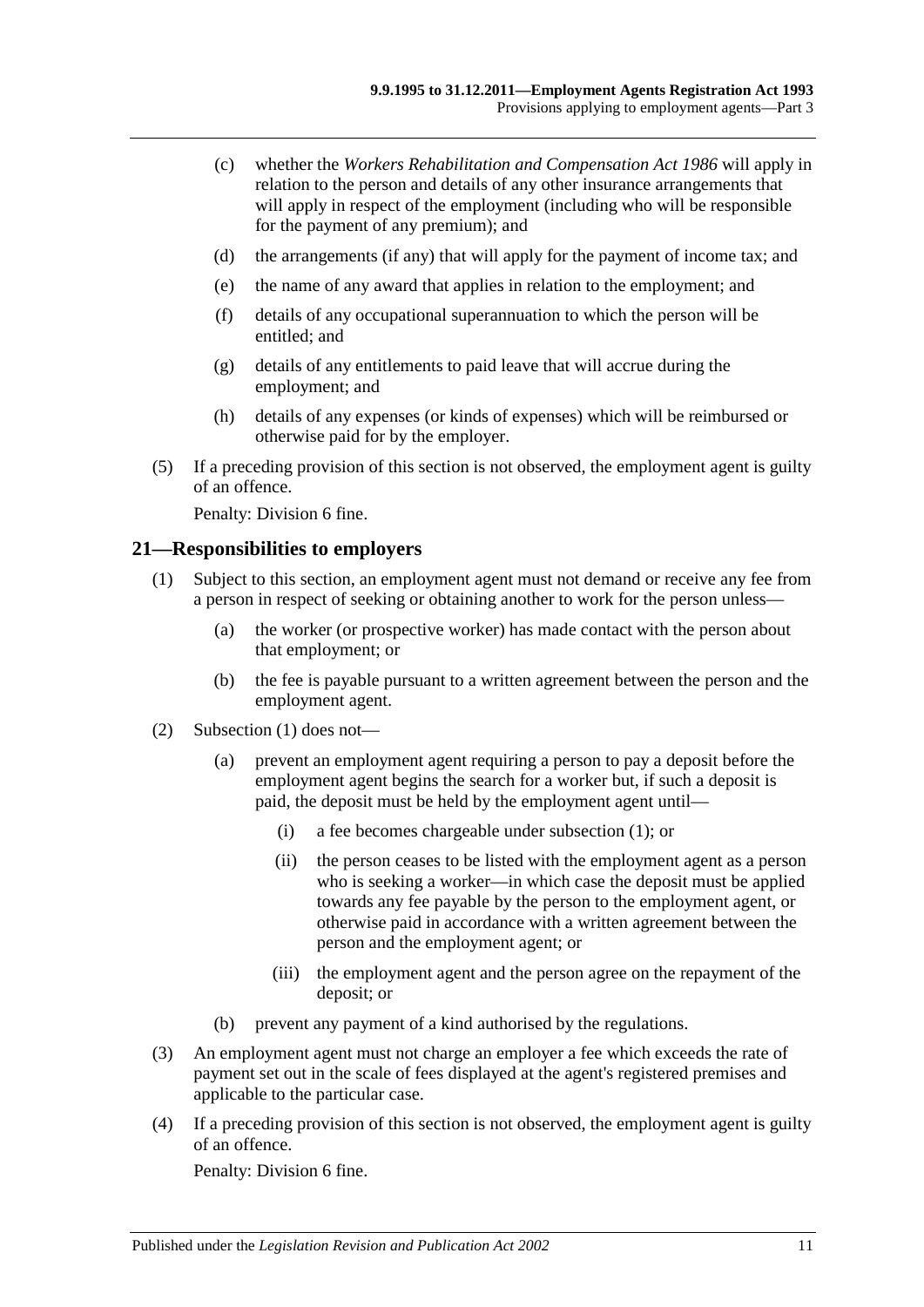## <span id="page-11-3"></span><span id="page-11-0"></span>**22—Records etc to be kept**

- (1) An employment agent must keep or cause to be kept fully and correctly a record system which contains—
	- (a) the name of each client of the agent's business; and
	- (b) details of any deposit paid to the employment agent; and
	- (c) prescribed information as to any employment arranged by or through the employment agent; and
	- (d) details of any fee paid to the agent in connection with the hiring or engagement of any worker; and
	- (e) such other information as may be prescribed by the regulations.
- <span id="page-11-4"></span>(2) An employment agent must keep such other prescribed records, accounts and documents in relation to his or her functions as an employment agent.
- (3) An employment agent must cause the records, accounts and documents required under [subsection](#page-11-3) (1) and [\(2\)](#page-11-4) to be kept on his or her registered premises for the period of one year after their making.
- (4) If a preceding provision of this section is not observed, the employment agent is guilty of an offence.

Penalty: Division 7 fine.

## <span id="page-11-1"></span>**Part 4—Miscellaneous**

#### <span id="page-11-2"></span>**23—Inspections**

- (1) An inspector may, for any purpose connected with the administration or enforcement of this Act—
	- (a) at any reasonable time enter and inspect premises;
	- (b) require any person to produce any records, accounts or documents relating to the business of an employment agent;
	- (c) examine, copy and take extracts from any records, accounts or documents so produced;
	- (d) require a person who the inspector reasonably suspects has committed an offence against this Act to state the person's full name and usual place of residence;
	- (e) require a person who the inspector reasonably suspects has knowledge concerning any matter relating to the administration of this Act to answer questions in relation to those matters;
	- (f) require a person holding or required to hold a licence under this Act to produce the licence for inspection.
- (2) In the exercise of powers under this section an inspector may be assisted by such persons as may be reasonable in the circumstances.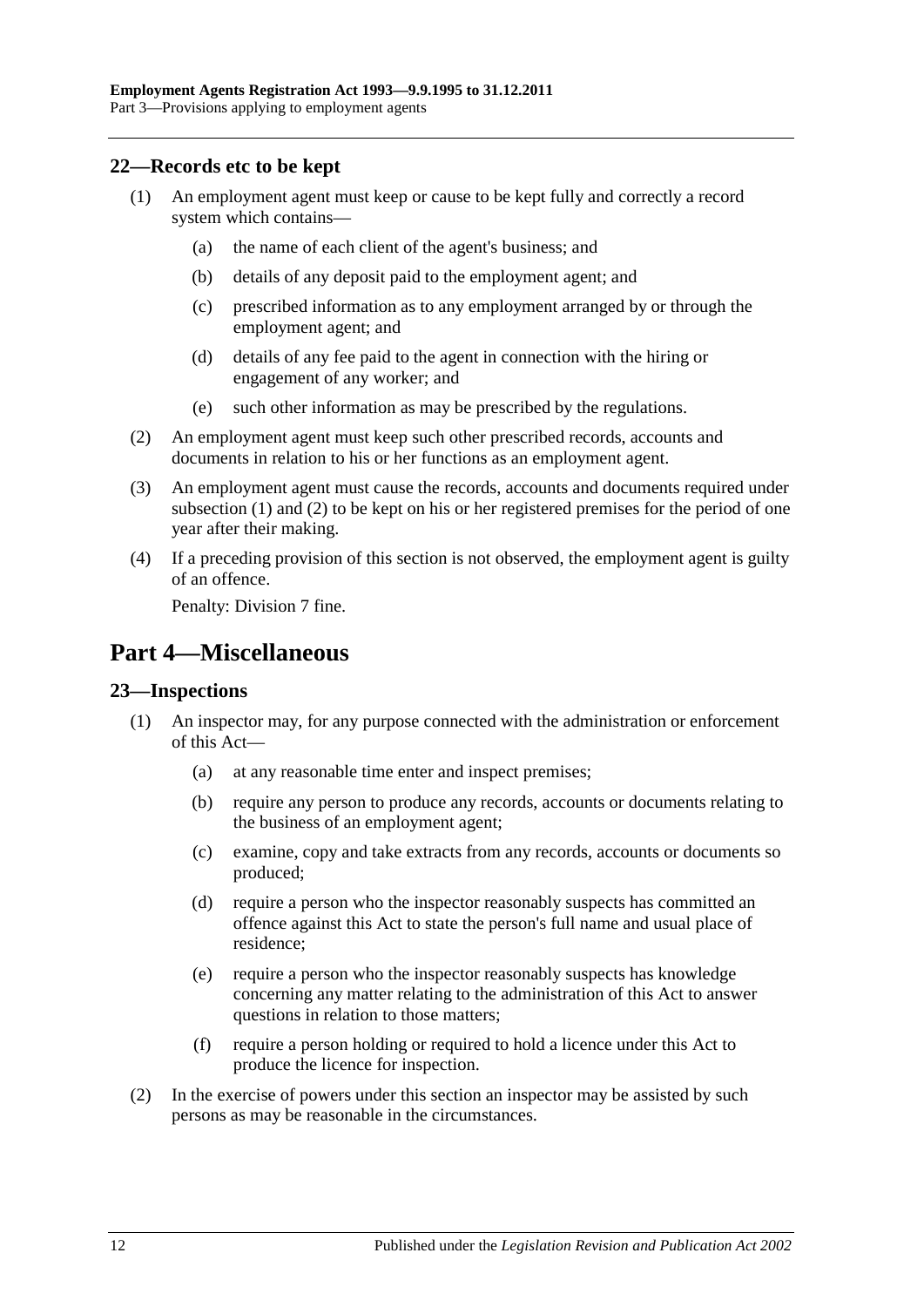- (3) The person in charge of premises at the relevant time must give to an inspector or a person assisting an inspector such assistance and provide such facilities as are necessary to enable the powers conferred by this section to be exercised. Penalty: Division 6 fine.
- (4) Subject to [subsection](#page-12-2) (5), a person who—
	- (a) without reasonable excuse, hinders or obstructs an inspector, or a person assisting an inspector, in the exercise of powers conferred by this section; or
	- (b) uses abusive, threatening or insulting language to an inspector, or a person assisting an inspector; or
	- (c) without reasonable excuse, refuses or fails to comply with a requirement or direction of an inspector; or
	- (d) without reasonable excuse, fails to answer, to the best of the person's knowledge, information and belief, a question put by an inspector; or
	- (e) falsely represents, by words or conduct, that he or she is an inspector,

is guilty of an offence.

Penalty: Division 6 fine.

- <span id="page-12-2"></span>(5) A person is not required to answer a question put by an inspector, or to produce a document, if the answer, or the contents of the document, would tend to incriminate him or her of an offence.
- (6) An inspector, or a person assisting an inspector, who—
	- (a) addresses offensive language to any other person; or
	- (b) without lawful authority hinders or obstructs or uses or threatens to use force in relation to any other person,

is guilty of an offence.

Penalty: Division 6 fine.

## <span id="page-12-0"></span>**24—Prohibition against assisting a person falsely to pretend to be an employment agent etc**

No person (whether licensed under this Act or not) must supply or lend any document or form or provide any other assistance to another person for the purpose of enabling that other person falsely to pretend to be a licensed employment agent, or a person who, in the course of a business, performs any of the functions of an employment agent.

Penalty: Division 9 fine.

#### <span id="page-12-1"></span>**25—Liability of agents for acts or omissions of employees etc**

For the purposes of this Act, an act or omission of a person employed by an employment agent (whether under a contract of service or otherwise) will be taken to be an act or omission of the employment agent unless the employment agent proves that the person was not acting in the course of the employment.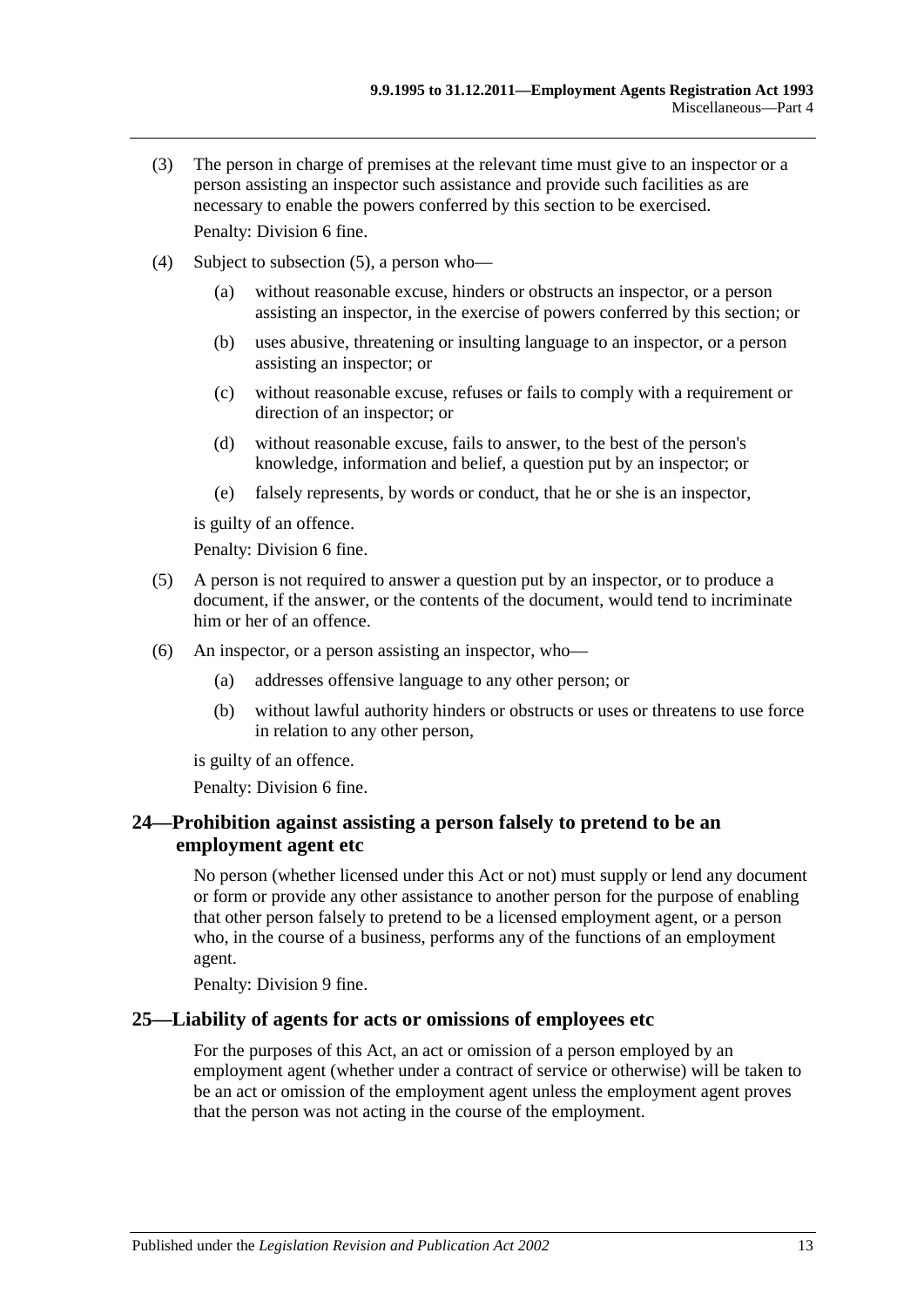#### <span id="page-13-0"></span>**26—False or misleading information**

A person must not, in furnishing any information required under this Act, make a statement that is false or misleading in a material particular.

Penalty: Division 6 fine.

#### <span id="page-13-1"></span>**27—Offences by bodies corporate**

Where a body corporate is guilty of an offence against this Act, every member of the governing body of the body corporate is guilty of an offence and liable to the same penalty as is prescribed for the principal offence unless it is proved that the member could not by the exercise of reasonable diligence have prevented the commission of that offence.

#### <span id="page-13-2"></span>**28—Commencement of prosecutions**

- (1) Proceedings for an offence against this Act must be commenced within three years after the date on which the offence is alleged to have been committed.
- (2) Proceedings for an offence against this Act must not be commenced by a person other than the Director or an inspector except with the consent of the Minister.
- (3) An apparently genuine document purporting to be a certificate of the Minister certifying that the Minister has consented to the commencement of proceedings for an offence against this Act will, in the absence of proof to the contrary, be accepted as proof of the matter so certified.

#### <span id="page-13-5"></span><span id="page-13-3"></span>**29—Delegation by Director**

- (1) The Director may, by instrument in writing, delegate to any person engaged in the administration of this Act any of his or her powers or functions under this Act.
- (2) A delegation under [subsection](#page-13-5) (1)—
	- (a) is revocable at will; and
	- (b) does not prevent the Director from acting personally in any matter.
- (3) An apparently genuine document purporting to be a certificate of the Director containing particulars of a delegation under this section will, in the absence of proof to the contrary, be accepted as proof of those particulars.

#### <span id="page-13-6"></span><span id="page-13-4"></span>**30—Regulations**

- (1) The Governor may make such regulations as are contemplated by this Act or as are necessary or expedient for the purposes of this Act.
- (2) Without limiting the generality of [subsection](#page-13-6) (1), those regulations may—
	- (a) exempt, either absolutely or subject to prescribed limitations or conditions, any person or premises, or classes of persons or premises, from this Act or specified provisions of this Act;
	- (b) provide for and prescribe the form of any notice under this Act;
	- (c) provide the manner in which any notice may or must be given;
	- (d) provide for and regulate the display of licences and notices at any premises;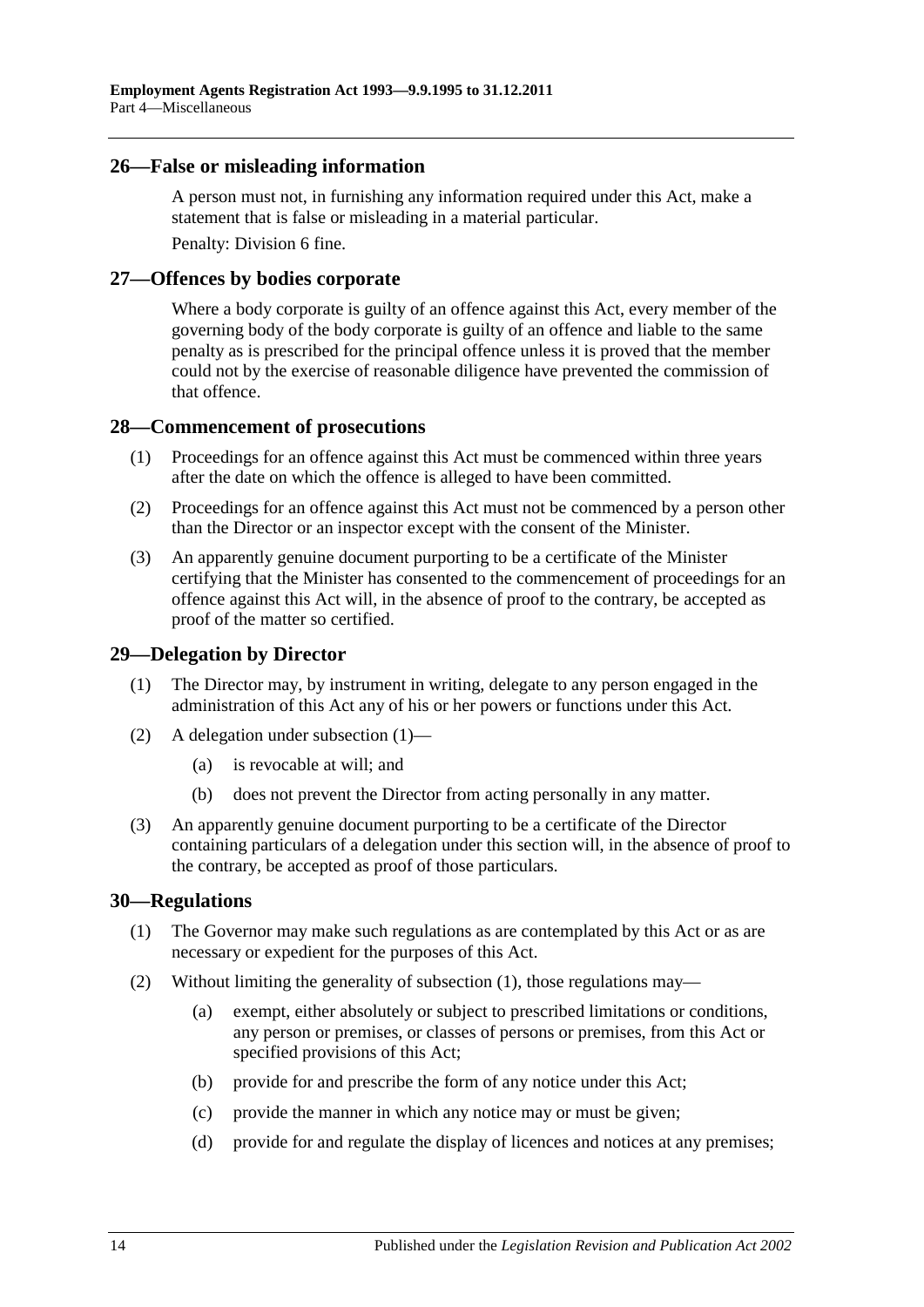- (e) require the provision of returns and other forms of information to the Director by employment agents;
- (f) require the provision of information to persons who deal with employment agents;
- (g) prescribe fees for the purposes of this Act (including annual fees payable by the holders of licences under this Act);
- (h) prescribe penalties, not exceeding a division 7 fine, for breach of, or non-compliance with, any regulation.
- (3) Any regulations made under this Act may be of a general or limited application and may vary according to the persons or classes of persons, the times, the places or the circumstances to which they are expressed to apply.

### <span id="page-14-0"></span>**31—Transitional provisions**

- (2) On the repeal of the *[Employees Registry Offices Act](http://www.legislation.sa.gov.au/index.aspx?action=legref&type=act&legtitle=Employees%20Registry%20Offices%20Act%201915) 1915*
	- (a) a licensee under that Act will be taken to be the holder of a licence under this Act (and the Director must issue an appropriate licence to that licensee); and
	- (b) licensed premises under that Act will be taken to be registered premises under this Act; and
	- (c) a person holding an appointment as a manager under that Act will be taken to be approved as a manager under this Act.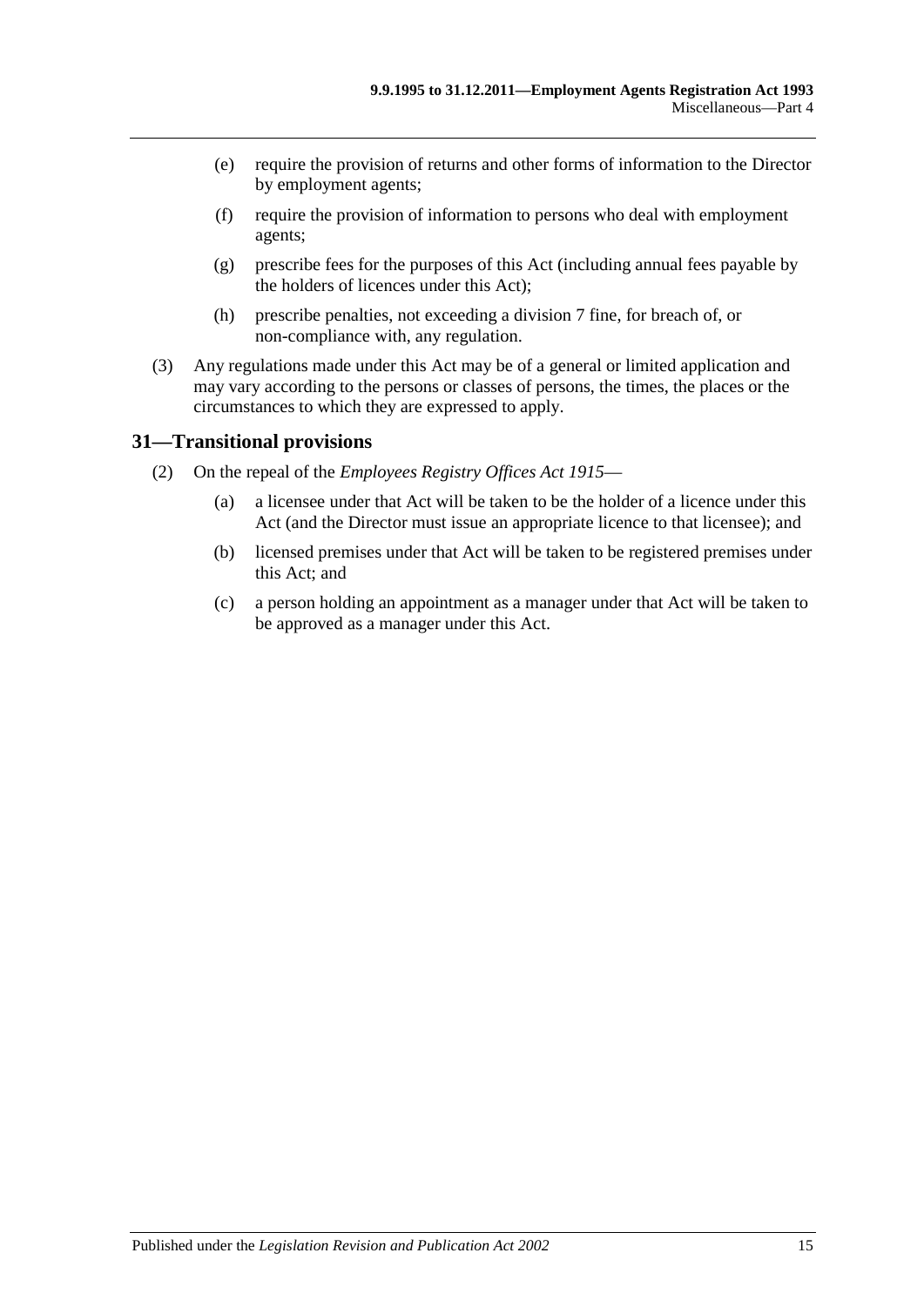## <span id="page-15-0"></span>**Legislative history**

## **Notes**

- Amendments of this version that are uncommenced are not incorporated into the text.
- For further information relating to the Act and subordinate legislation made under the Act see the Index of South Australian Statutes or www.legislation.sa.gov.au.

## **Legislation repealed by principal Act**

The *Employment Agents Registration Act 1993* repealed the following:

*Employees Registry Offices Act 1915*

## **Principal Act and amendments**

| New entries appear in bold. |  |                                                              |           |                                                            |  |  |  |
|-----------------------------|--|--------------------------------------------------------------|-----------|------------------------------------------------------------|--|--|--|
| Year No                     |  | Title                                                        | Assent    | Commencement                                               |  |  |  |
| 1993 69                     |  | <b>Employment Agents Registration</b><br>Act 1993            | 9.9.1993  | 9.9.1995 (s $7(5)$ Acts Interpretation<br>Act 1915)        |  |  |  |
| 2011 36                     |  | <b>Statutes Amendment (Directors'</b><br>Liability) Act 2011 | 22.9.2011 | Pt 9 (s 11)-1.1.2012 ( <i>Gazette</i><br>15.12.2011 p4988) |  |  |  |

## **Provisions amended**

New entries appear in bold.

Entries that relate to provisions that have been deleted appear in italics.

| Provision      | How varied                                                            | Commencement |
|----------------|-----------------------------------------------------------------------|--------------|
| Long title     | amended under Legislation Revision and<br><b>Publication Act 2002</b> |              |
| Pt1            |                                                                       |              |
| s <sub>2</sub> | omitted under Legislation Revision and<br><b>Publication Act 2002</b> |              |
| Pt 4           |                                                                       |              |
| s 31           |                                                                       |              |
| $s \, 31(1)$   | omitted under Legislation Revision and<br><b>Publication Act 2002</b> |              |

## <span id="page-15-1"></span>**Appendix—Divisional penalties and expiation fees**

At the date of publication of this version divisional penalties and expiation fees are, as provided by section 28A of the *[Acts Interpretation Act 1915](http://www.legislation.sa.gov.au/index.aspx?action=legref&type=act&legtitle=Acts%20Interpretation%20Act%201915)*, as follows:

| <b>Division</b> | <b>Maximum imprisonment</b> | <b>Maximum</b> fine | <b>Expiation fee</b> |
|-----------------|-----------------------------|---------------------|----------------------|
|                 | 15 years                    | \$60 000            |                      |
|                 | 10 years                    | \$40 000            |                      |
| 2               | 7 years                     | \$30 000            |                      |